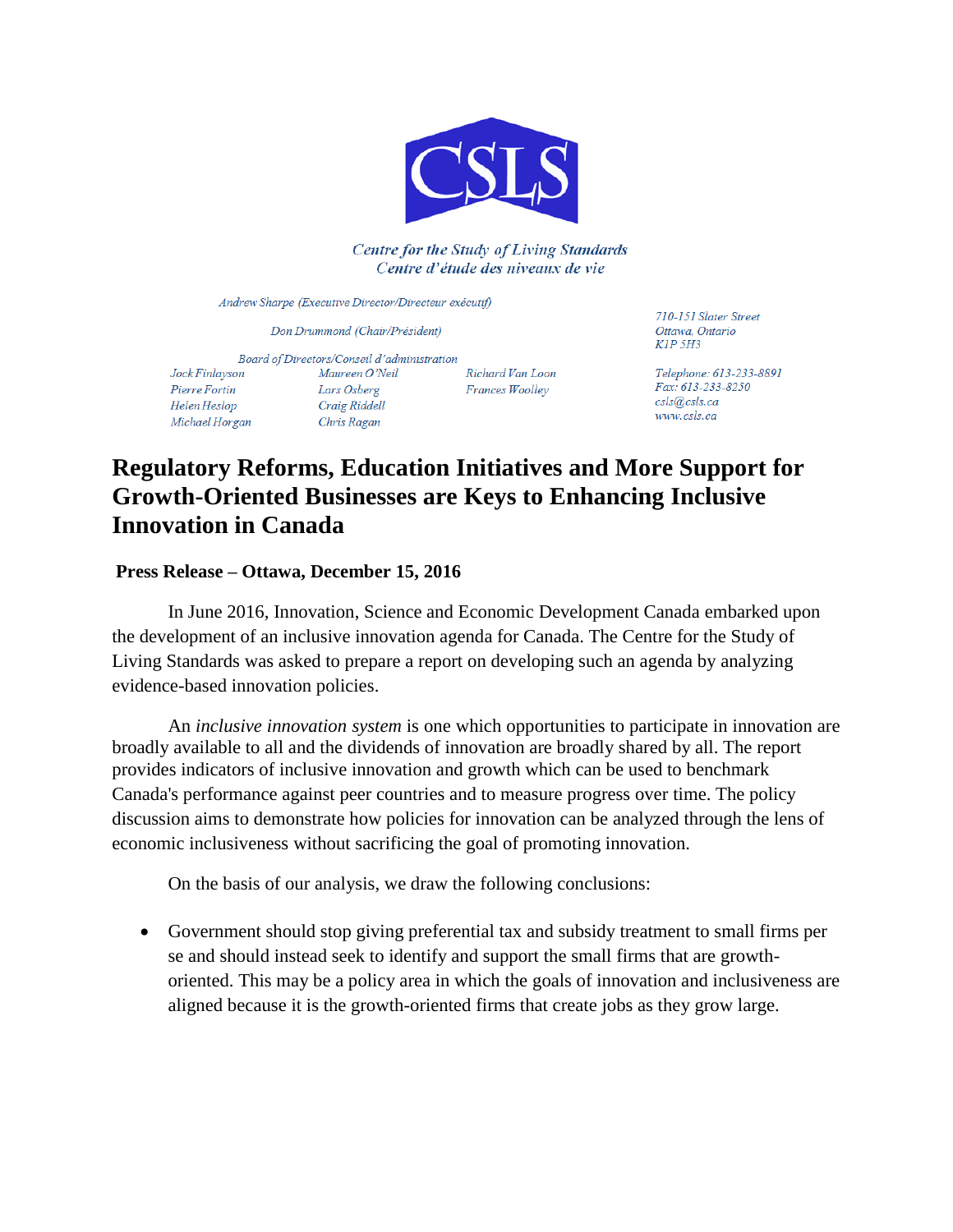- The widespread adoption of clean energy technology is unlikely to occur until clean energy is cost-competitive with fossil fuel energy, so a top priority for now should be innovation in clean energy technology. We suggest a policy mix that combines carbon taxation and robust government funding for clean energy research.
- Government should ensure equal access to digital networks and digital skills for all Canadians. Everyone should have access to high-quality broadband internet. The market may deliver this for most people, though there may be a role for government in ensuring connectivity for certain hard-to-reach populations. Moreover, schools should provide students with the opportunity to receive high-quality training in digital technology skills through computer science curricula.
- Education and training policy is fundamental to an inclusive innovation agenda, since equal opportunity for participation is one half of our notion of inclusive innovation. Advanced skills in STEM fields (valuable though they may be) are not the only skills required in a successful innovation system. This is reassuring from the perspective of inclusive innovation.
- The cultivation of global science excellence is an area that is fundamental to innovation performance but in which there are trade-offs in terms of inclusiveness. An inclusive innovation system must include measures to address the trade-offs. First, social policy can ensure that the benefits of excellence are shared by everyone in the society. Second, schools and other institutions must take concrete steps to ensure that opportunities for the cultivation of excellence are available to everybody, not just to the privileged.
- There is limited evidence that government policy can create innovative clusters or that it would necessarily be desirable to do so if it were possible. A better approach is to create a general policy environment that is conducive to innovation and productivity growth.
- The report suggests a number of regulatory policy improvements: a speedier and more accessible legal system; greater competition in network sectors; simpler import-export regulation; and market-based environmental policies such as carbon taxes. All of these might yield some benefits in terms of innovation and productivity growth, and we argued that some of them (especially the legal and environmental reforms) would enhance economic inclusiveness.

The report is posted at <http://www.csls.ca/reports/csls2016-18.pdf>

## **For further information, please contact:**

Andrew Sharpe Executive Director